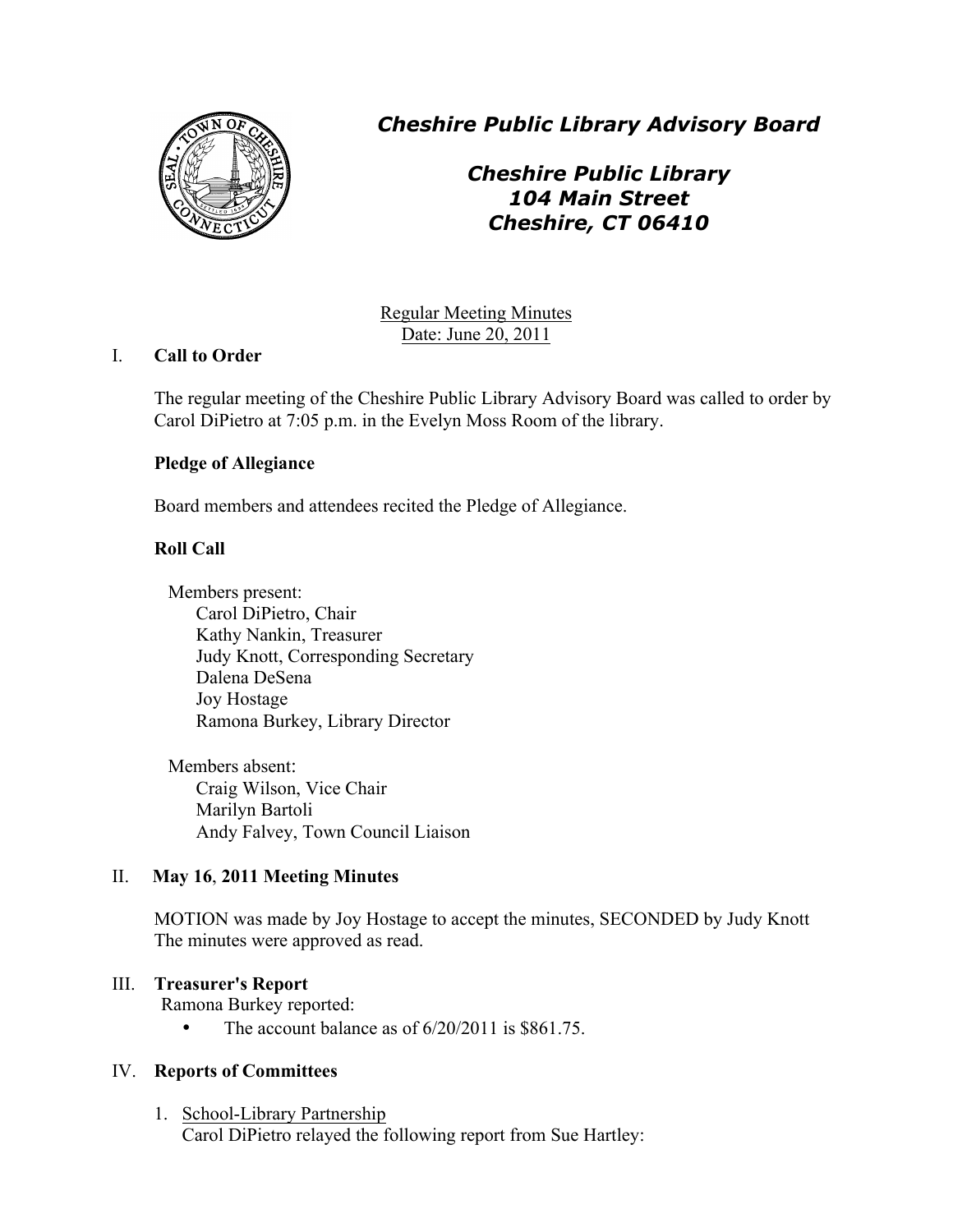#### CHESHIRE PUBLIC LIBRARY ADVISORY BOARD Meeting Minutes May 16, 2011

- Chapman  $2<sup>nd</sup>$  graders visited on June  $6<sup>th</sup>$  and saw new t-shirt; Chapman  $1<sup>st</sup>$  graders visited on June  $7<sup>th</sup>$  and got library cards.
- Thursday mornings in June and first week in July Edward Leonard will present "Fun with Drumming".
- Summer Reading Program on-line registration starts June  $27<sup>th</sup>$ .
- Two June programs (Pumpernickel Puppets on 6/27 and Critter Caravan on 6/29) are full.
- National Marionette Theater will present "Hansel and Gretel" on 8/8.
- Adult Summer Reading program is continuing, with Chamber of Commerce gift certificates prizes funded by the Friends.
- Distributed flyer with summer programs.
- 2. Funding Resources No report.
- 3. Marketing Plan: Mrs. Burkey distributed the revised the Marketing Plan with some minor edits. The final plan has been given to the Town Manager. The document is on file in the Library and will be used as a reference by Library staff.

Board members made several suggestions on how to work closer with the district to complement the school curriculum, including: library staff member attend teacher professional dev.; library offer professional dev. for teachers; host a teacher reception at library; host a PTA/PTOs reception; join summer reading list planning committee.

# V. **Communications**

Mrs. DiPietro received numerous e-mails about the American Library Association (ALA) annual conference will be held in New Orleans June 23-28 (Mrs. Burkey to attend). The Public Library Association (PLA) annual conference will be held in Philadelphia March 13-17, 2012 (more staff will be able to attend). The Friends fund out of state conference attendance. Mrs. DiPietro also received the American Libraries magazine, the ALA magazine, information from ACLB (Assoc. of CT Library Boards), the Cheshire Public Library e-mails, and also a call from Luther Turmelle (New Haven Register) asking why the library would be closed (CL&P electrical upgrades).

Mrs. DiPietro asked Mrs. Knott to send thank you notes to the Suburban Garden Club and the Cheshire Garden Club, who provide floral arrangements for the library (on alternating months). Mrs. DiPietro distributed a flyer from the Friends of Boulder Knoll, about an upcoming fundraising event "Delightful Day on the Farm" at Boulder Knoll Community Farm on July 10, 2011 from 12noon-3pm. Cost is \$30 for adults, \$5 for children. www.friendsofboulderknoll.com/dayonthefarm.

Library News from Woodbury – They commissioned a report evaluating their current facility. The report recommended they build a new library, single level, double their current size.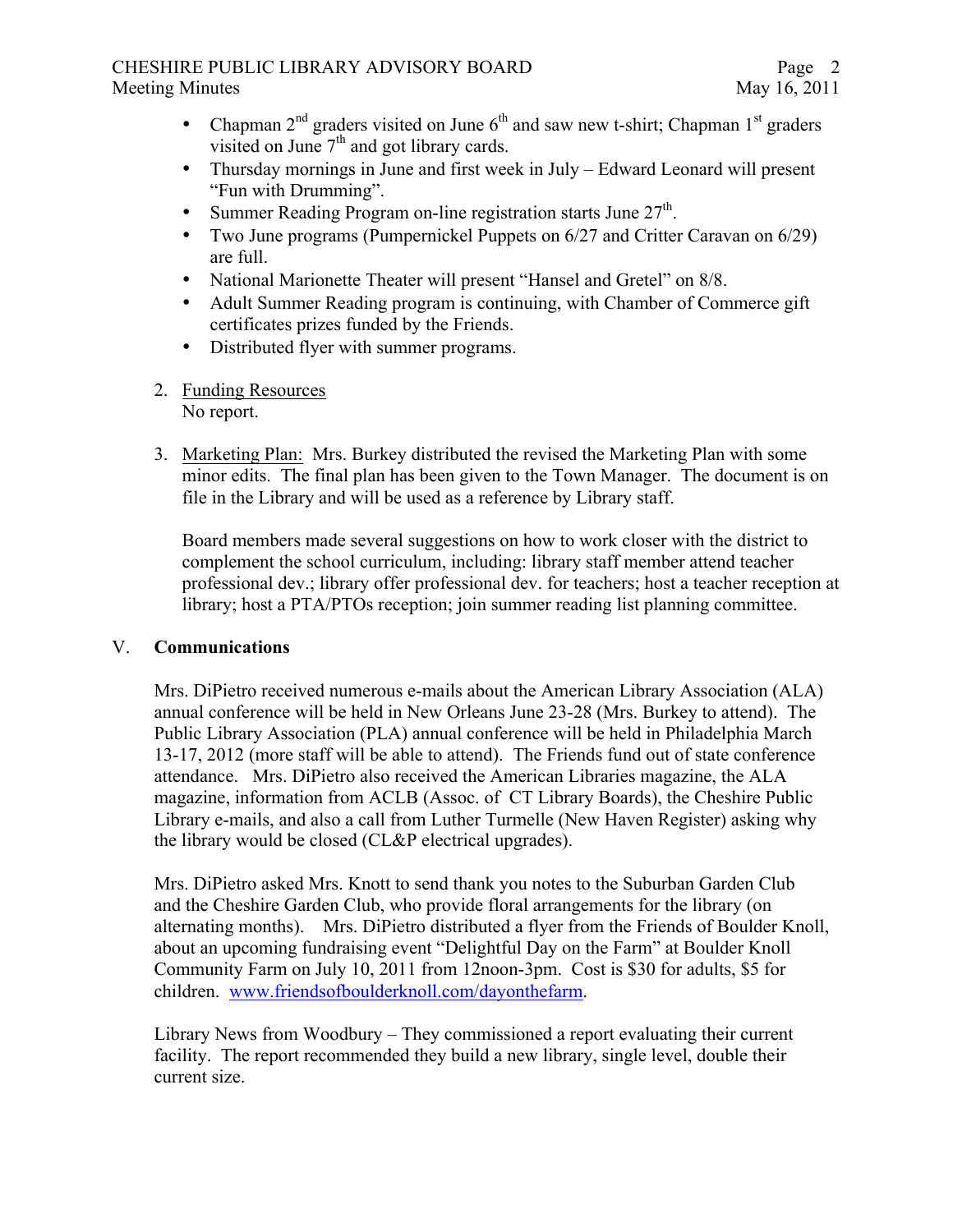#### CHESHIRE PUBLIC LIBRARY ADVISORY BOARD Meeting Minutes May 16, 2011

#### VI. **Report of the Chair –** Carol DiPietro

- Attended the Friends election of officers and thanked them for their support.
- New Haven Register article: The Yalesville Library branch may be closing. Their library is not up to code and circulation is down.

#### VII. **Report of the Library Director –** Ramona Burkey

See attached report.

**Technology:** Our updated website will debut within the next few weeks.

**Programs and Services:** May circulation was down 1% over that of May 2010, and our total circulation is down 1.5% fiscal year to date. Circulation of children's materials was up 7%, downloadable books and audiobooks up 24%, and Blu-Ray DVDs up 209%. Well attended recent author visits include: "What's Cooking in New England" with chef Diane Gardner and "What the Bleep Can I Eat?" with naturopathic Doctor Debra Anastasio (approximately 30-40 attendees each). Mrs. Burkey credits the increase in program participation to on-line registration and e-notifications about the programs.

Don't miss these upcoming programs:

- "Are You Ready for Your SAT?" Thursday, June 23.
- The summer reading program begins on Monday, 6/27 with the Pumpernickel Puppets presenting "Peter Rabbit"; also "Critter Caravan" (6/29) and "Fun with Rhythms" (6/30).
- In July, we begin the "Teens Read to Tots" program. Also look for "Mother Goose" storytimes for young children, "Summer Art with Kim," and "Dog Tales."
- For teens, we will offer Anime Club, Anime Club Xtra, many volunteer opportunities, drop-in games, and more.
- Adults can enjoy our Summer Reading Program for Adults (write book reviews and enter to win prizes).
- Please remember to check our website (www.cheshirelibrary.org) for a complete list of dates and times of programs, and to register for programs.

Approximately 30 Library Board members, Friends of the Library, supporters, volunteers, partners, donors and town officials joined us for our Supporter Appreciation Reception on June 6. Mrs. Hostage reported it was a wonderful and effective way to say thank you.

On June 9, we began sending notices of "available reserved books" via email. This will decrease staff workload and is something that patrons have been requesting for years.

The library is closed on 7/4 for Independence Day. Please have a safe and enjoyable holiday.

**Personnel:** Children's Librarian Megan Hegna will be leaving us in mid-July, as her husband has accepted a job out of state. She will be missed. Staff is having a luncheon for her on 6/22. Her position will be posted soon. The library will be short staffed for summer programs until the position is filled.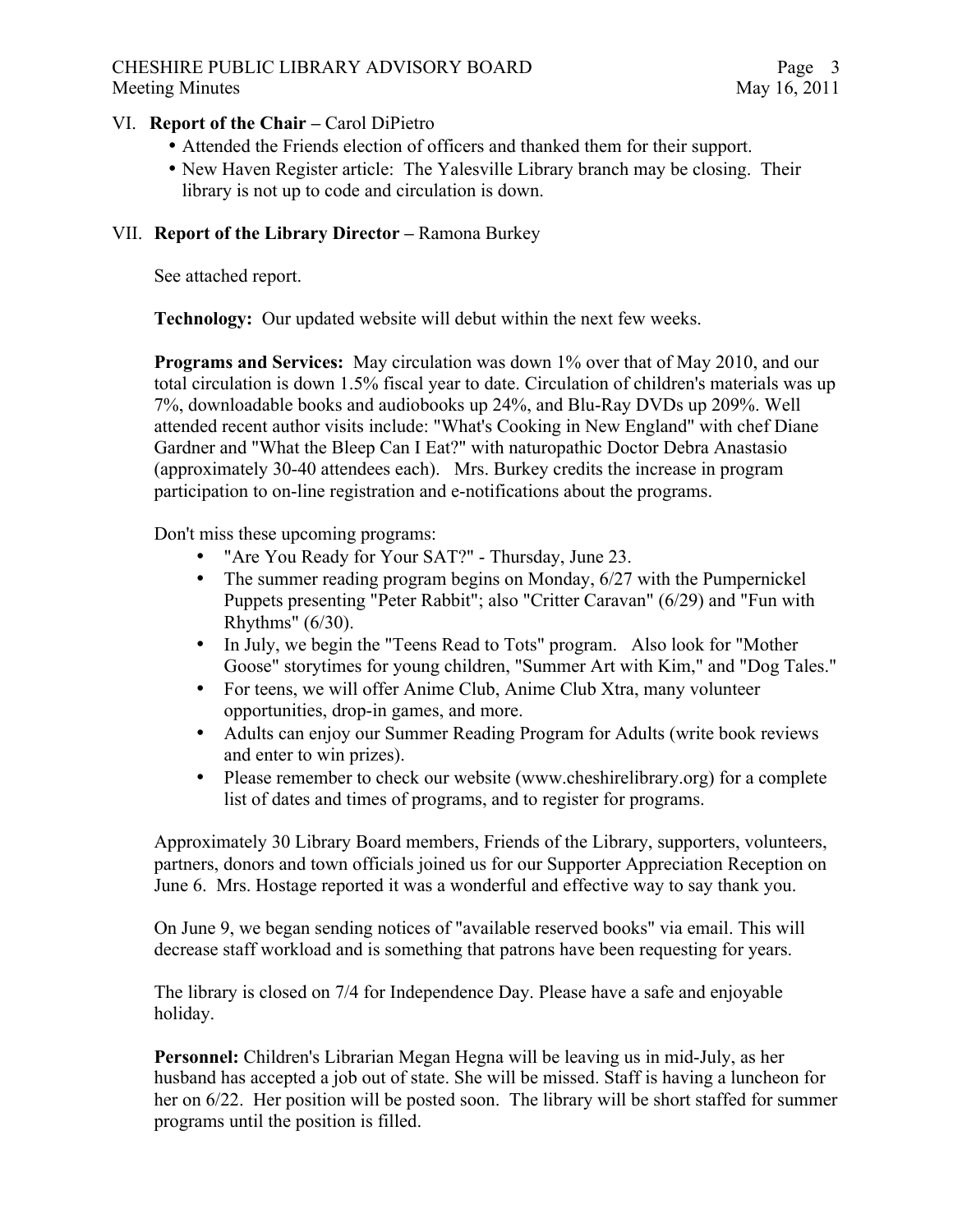Performance evaluations have been completed for the year. These meetings provide a opportunity to give each employee written feedback about their performance.

Custodian Mark Johnson's nephew was killed in Afganistan.

**Budget:** Mrs. Burkey submitted the 2012 Capital Budget request in early June. It is the same request as last year, in that we are asking for \$130,000 to convert the library to Radio Frequency Identification (RFID), in order to implement self-service checkout and reserves. If we receive the funding this autumn, we will be the third library in our consortium of 26 libraries to convert to RFID. Mrs. Burkey spoke to Public Works about getting a new sign for the front of the library, including the library name and street address.

**Buildings and Grounds:** CL&P continues to work on upgrading the electrical line on Main Street, with another power outage beginning at 9:00 p.m. on Tuesday, June 21. The work should be completed overnight, however, and may not cause us to open late as was the case on Thursday, June 9, when we were finally able to open at 3:30 p.m. We hope the disruption will be kept to a minimum. Mrs. Burkey thanked the Town Hall staff, who allowed her to set up a temporary office in room 210 of Town Hall on the morning of 6/9, so she could use a laptop and other means to keep in communication with her staff and CL&P staff regarding the electrical upgrade and an anticipated opening time for the library that day.

Planning continues for the reconfiguration/RFID project. Meeting scheduled with the architect on June 21. We anticipate having final plans to submit to the State Library in the next few weeks. Final plans must be approved by the CT State Library to ensure the revised plans are in accordance with the original proposal. Once approved, we can meet to obtain grant contracts from the State. After these contracts are obtained, the Library can hire contractors, purchase equipment, etc.

**Policies and Planning**: The Marketing Plan is now complete and ready for acceptance by the Library Board, and for implementation.

**Other/Meetings: A**ttended webinars entitled 1) "Doing More With Less" (about implementing RFID), 2) "Transforming Our Image;" 3) "Planning Teen Spaces" and one on Social Media Policy; Cheshire YMCA strategic planning meeting; LCI meetings - personnel committee, budget review, and Member Council Annual meeting; meeting with architect Peter Wells; the Supporter Appreciation Reception; a monthly Library Managers meeting; and various town and staff meetings.

Mrs. Burkey will be at the American Library Association's annual conference from June 24-28. Many thanks are due the Friends of the Library for sponsoring this professional development opportunity. In her absence, Deputy Director Deborah Rutter will oversee operations of the library.

Carol O'Donnell from the Connecticut Community Foundation will be interviewing Library Directors this summer for possible funding opportunities. Mrs. Burkey will research alternatives to a magnifier/reader printer at the ALA conference.